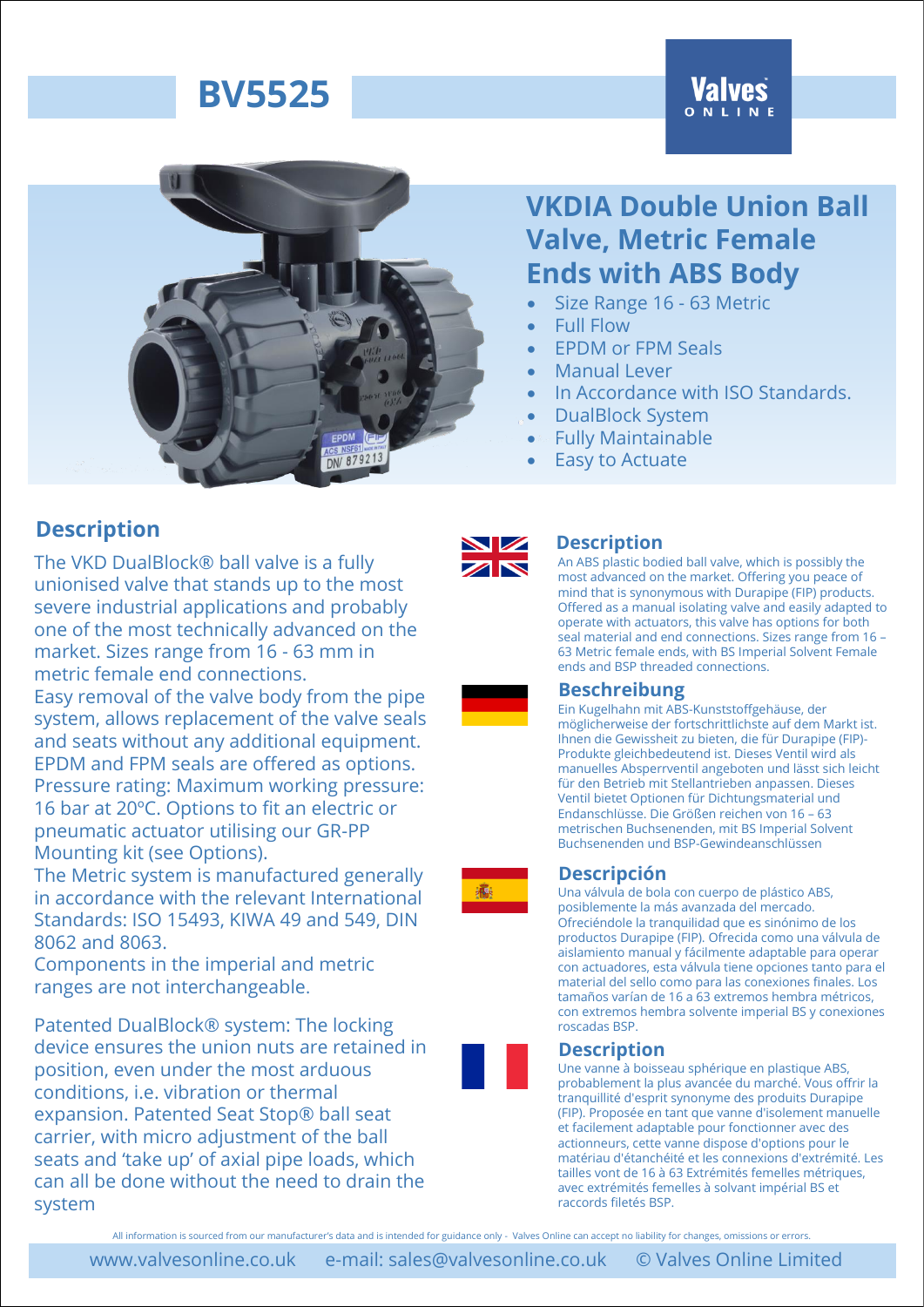

### **Body Material offered in:**

**ABS** Acrylonitrile Butadiene Styrene **PVC** Polyvinyl Chloride Unplasticised **PP** Polypropylene

## **Seat Options:**

**EPDM** Ethylene Propylene Diene Monomer **FPM** Fluorocarbon Rubber

|                                        |                                                                                                                                                                     | н         |                   |     |                   |     |                          |             |           |                              |    |                |
|----------------------------------------|---------------------------------------------------------------------------------------------------------------------------------------------------------------------|-----------|-------------------|-----|-------------------|-----|--------------------------|-------------|-----------|------------------------------|----|----------------|
| <b>Dimensions - Female Metric Ends</b> |                                                                                                                                                                     |           |                   |     |                   |     |                          |             |           |                              |    |                |
| d                                      | <b>DN</b>                                                                                                                                                           | <b>PN</b> | T.                | Z   | Н                 | H1  | Е                        | B           | <b>B1</b> | C                            | C1 | N/m            |
| 16                                     | 10                                                                                                                                                                  | 16        | 14                | 75  | 103               | 65  | 54                       | 54          | 29        | 67                           | 40 | 3              |
| 20                                     | 15                                                                                                                                                                  | 16        | 16                | 71  | 103               | 65  | 54                       | 54          | 29        | 67                           | 40 | $\overline{4}$ |
| 25                                     | 20                                                                                                                                                                  | 16        | 19                | 77  | 115               | 70  | 65                       | 65          | 34.5      | 85                           | 49 | 6              |
| 32                                     | 25                                                                                                                                                                  | 16        | 22                | 84  | 128               | 78  | 73                       | 69.5        | 39        | 85                           | 49 | $\overline{7}$ |
| 40                                     | 32                                                                                                                                                                  | 16        | 26                | 94  | 146               | 88  | 86                       | 82.5        | 46        | 108                          | 64 | 9              |
| 50                                     | 40                                                                                                                                                                  | 16        | 31                | 102 | 164               | 91  | 98                       | 89          | 52        | 108                          | 64 | 10             |
| 63                                     | 50                                                                                                                                                                  | 16        | 38                | 123 | 199               | 111 | 122                      | 108         | 62        | 134                          | 76 | 16             |
|                                        |                                                                                                                                                                     |           | <b>ABS</b>        |     |                   |     |                          |             |           | <b>Option. DLE &amp; DLF</b> |    |                |
|                                        |                                                                                                                                                                     |           |                   |     |                   |     |                          | C<br>C1     |           | <b>Lockable Handle</b>       |    |                |
| d                                      | grams                                                                                                                                                               |           | <b>EPDM Code</b>  |     | <b>FPM Code</b>   |     | $\underline{\mathrm{m}}$ |             |           |                              |    |                |
|                                        |                                                                                                                                                                     |           |                   |     |                   |     |                          |             | ш         |                              |    |                |
| 16                                     | 160                                                                                                                                                                 |           | <b>HO DKA 305</b> |     | <b>HO DKB 305</b> |     | 둡                        |             |           |                              |    |                |
| 20                                     | 160                                                                                                                                                                 |           | <b>HO DKA 306</b> |     | <b>HO DKB 306</b> |     |                          | H1          |           |                              |    |                |
| 25                                     | 265                                                                                                                                                                 |           | <b>HO DKA 307</b> |     | <b>HO DKB 307</b> |     |                          | $\mathbb Z$ | Г         |                              |    |                |
| 32                                     | 345                                                                                                                                                                 |           | <b>HO DKA 308</b> |     | <b>HO DKB 308</b> |     |                          | Н           |           |                              |    |                |
| 40                                     | 550                                                                                                                                                                 |           | <b>HO DKA 309</b> |     | <b>HO DKB 309</b> |     |                          |             |           |                              |    |                |
| 50                                     | 730                                                                                                                                                                 |           | <b>HO DKA 310</b> |     | <b>HO DKB 310</b> |     |                          |             |           |                              |    |                |
|                                        | All information is sourced from our manufacturer's data and is intended for guidance only - Valves Online can accept no liability for changes, omissions or errors. |           |                   |     |                   |     |                          |             |           |                              |    |                |

### **Serial/Series Number VKDIA**

| <b>ABS</b> |       |                   |                   |  |  |  |  |  |
|------------|-------|-------------------|-------------------|--|--|--|--|--|
| d          | grams | <b>EPDM Code</b>  | <b>FPM Code</b>   |  |  |  |  |  |
| 16         | 160   | <b>HO DKA 305</b> | <b>HO DKB 305</b> |  |  |  |  |  |
| 20         | 160   | <b>HO DKA 306</b> | <b>HO DKB 306</b> |  |  |  |  |  |
| 25         | 265   | <b>HO DKA 307</b> | <b>HO DKB 307</b> |  |  |  |  |  |
| 32         | 345   | <b>HO DKA 308</b> | <b>HO DKB 308</b> |  |  |  |  |  |
| 40         | 550   | <b>HO DKA 309</b> | <b>HO DKB 309</b> |  |  |  |  |  |
| 50         | 730   | <b>HO DKA 310</b> | <b>HO DKB 310</b> |  |  |  |  |  |



### **Lockable Handle Option. DLE & DLF**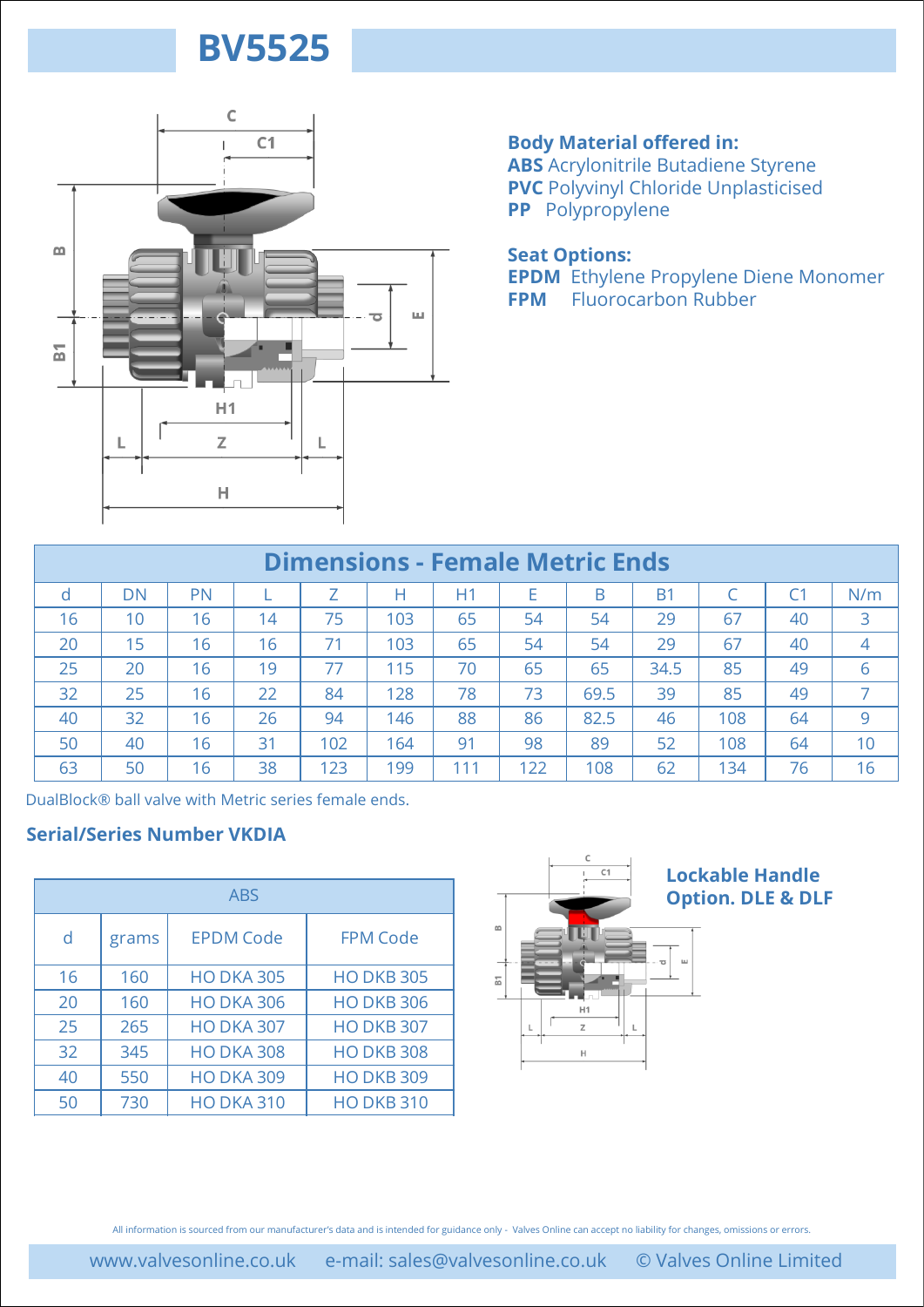## **Dimensions and Standards**



Pressure/temperature rating for water and harmless fluids to which the material is RESISTANT. In other cases a reduction of the PN is required. (25 years with safety factor).

| <b>DN</b>                                              | $10 \mid 15 \mid 20 \mid 25 \mid 32 \mid 40 \mid 50$ |  |  |  |
|--------------------------------------------------------|------------------------------------------------------|--|--|--|
| $k_{v100}$   80   200   385   770   1100   1750   3400 |                                                      |  |  |  |

## **Flow coefficient kv100**

kv100 is the number of litres per minute of water at a temperature of 20ºC that will flow through a valve with a one bar pressure differential at a specified rate. The kv100 values shown in the table are calculated with the valve fully open.

**Imperial** The Imperial System is manufactured in accordance with the relevant British Standards: BS 5392 fittings.

**Metric** The Metric System is manufactured generally in accordance with the relevant International Standards: ISO 15493, KIWA 49 and 549, DIN 8062 and 8063.

**BSP Thread** Threaded fittings conform to the requirements of BS 21/DIN 2999/ ISO7. Socket dimensions of metric fittings for solvent welding comply with ISO/DIS 727-1. Interchangeability Components in the imperial and metric ranges are not interchangeable





Torque at max. working pressure: 16 Bar.

| <b>DN</b> (nominal bore) | <b>Metric Size (mm)</b> | <b>Imperial Size (inch)</b> |
|--------------------------|-------------------------|-----------------------------|
| 10                       | 16                      | 3/8"                        |
| 15                       | 20                      | 1/2"                        |
| 20                       | 25                      | 3/4"                        |
| 25                       | 32                      | 1 <sup>0</sup>              |
| 32                       | 40                      | 11/4"                       |
| 40                       | 50                      | 11/2"                       |
| 50                       | 63                      | 2"                          |
| 65                       | 75                      | 21/2"                       |
| 80                       | 90                      | 3"                          |
| 100                      | 110                     | 4"                          |
| 125                      | 140                     | 5"                          |
| 150                      | 160                     | 6"                          |
| 200                      | 225                     | 8"                          |
| 250                      | 250                     | 10"                         |
| 300                      | 315                     | 12"                         |

All information is sourced from our manufacturer's data and is intended for guidance only - Valves Online can accept no liability for changes, omissions or errors.